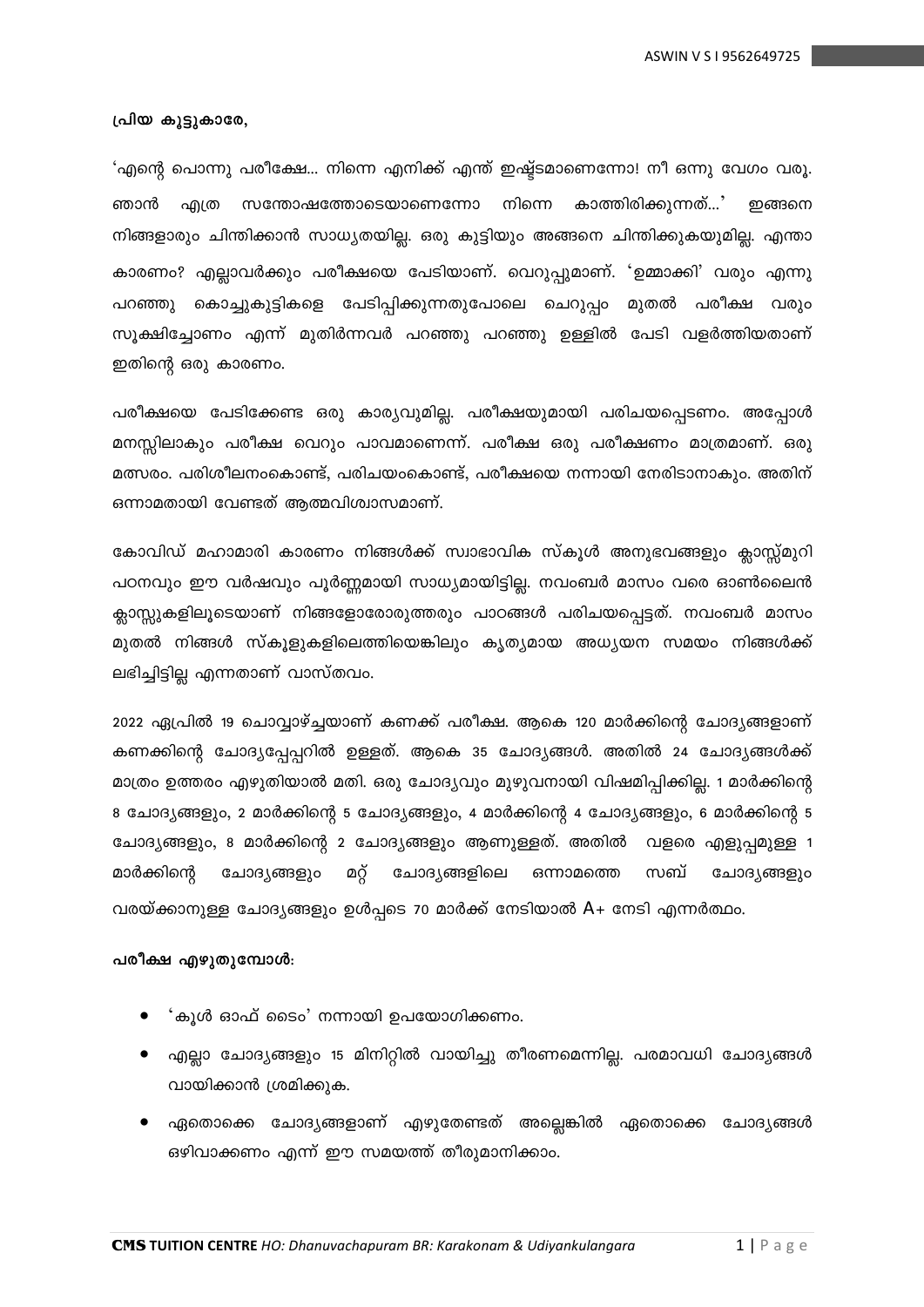- ശാന്തമായി പരീക്ഷ എഴുതുക.
- ചോദ്യങ്ങൾ നന്നായി വായിച്ച ശേഷം ഉത്തരമെഴുതുക.
- ഒരു ചോദ്യം ബുദ്ധിമുട്ടുള്ളതാണെന്ന് തോന്നിയാൽ പരിഭ്രമിക്കാതിരിക്കുക. അത്  $\bullet$ ഒഴിവാക്കി അടുത്ത ചോദ്യത്തിലേക്ക് പോകുക.
- ഒരു ചോദ്യത്തിൽ തന്നെ ഒരുപാട് സമയം പാഴാക്കരുത്.  $\bullet$
- കഴിയുന്നതും നമ്പർ ക്രമത്തിൽ എഴുതുക.  $\bullet$
- ആവശ്യമുള്ളത് മാത്രം എഴുതുക. വാരിവലിച്ച് എഴുതാതിരിക്കാൻ ശ്രദ്ധിക്കുക.
- ചിത്രങ്ങൾ സ്കെയിലും പെൻസിലും ഉപയോഗിച്ച് വൃത്തിയായി വരയ്ക്കുക.
- പരീക്ഷ എഴുതുമ്പോൾ മറ്റുള്ള ഒരു കുട്ടിയേയും മനസ്സിൽ കാണരുത്. നിങ്ങൾക്ക് എന്തറിയാം അത് മാത്രം പേപ്പറിൽ എഴുതുക.
- അവസാനമായി 24 ചോദ്യങ്ങൾക്കും ഉത്തരമെഴുതി എന്ന് ഉറപ്പാക്കുക.

പത്താം ക്ലാസ്സിലെ കണക്ക് പാഠപുസ്തകത്തിലെ ഓരോ പാഠങ്ങളിലെയും പ്രധാനപ്പെട്ട ഫോർമുലകൾ ഇതോടൊപ്പം ചേർക്കുന്നു. എന്റെ പ്രിയപ്പെട്ട കൂട്ടുകാർക്ക് ഇത് പരീക്ഷയ്ക്ക് പ്രയോജനപ്പെടും എന്ന് വിശ്വസിക്കുന്നു. എല്ലാവർക്കും ഒരായിരം വിജയാശംസകൾ നേരുന്നു.

സ്നേഹപൂർവ്വം

അശ്വിൻ.വി.എസ്

9562649725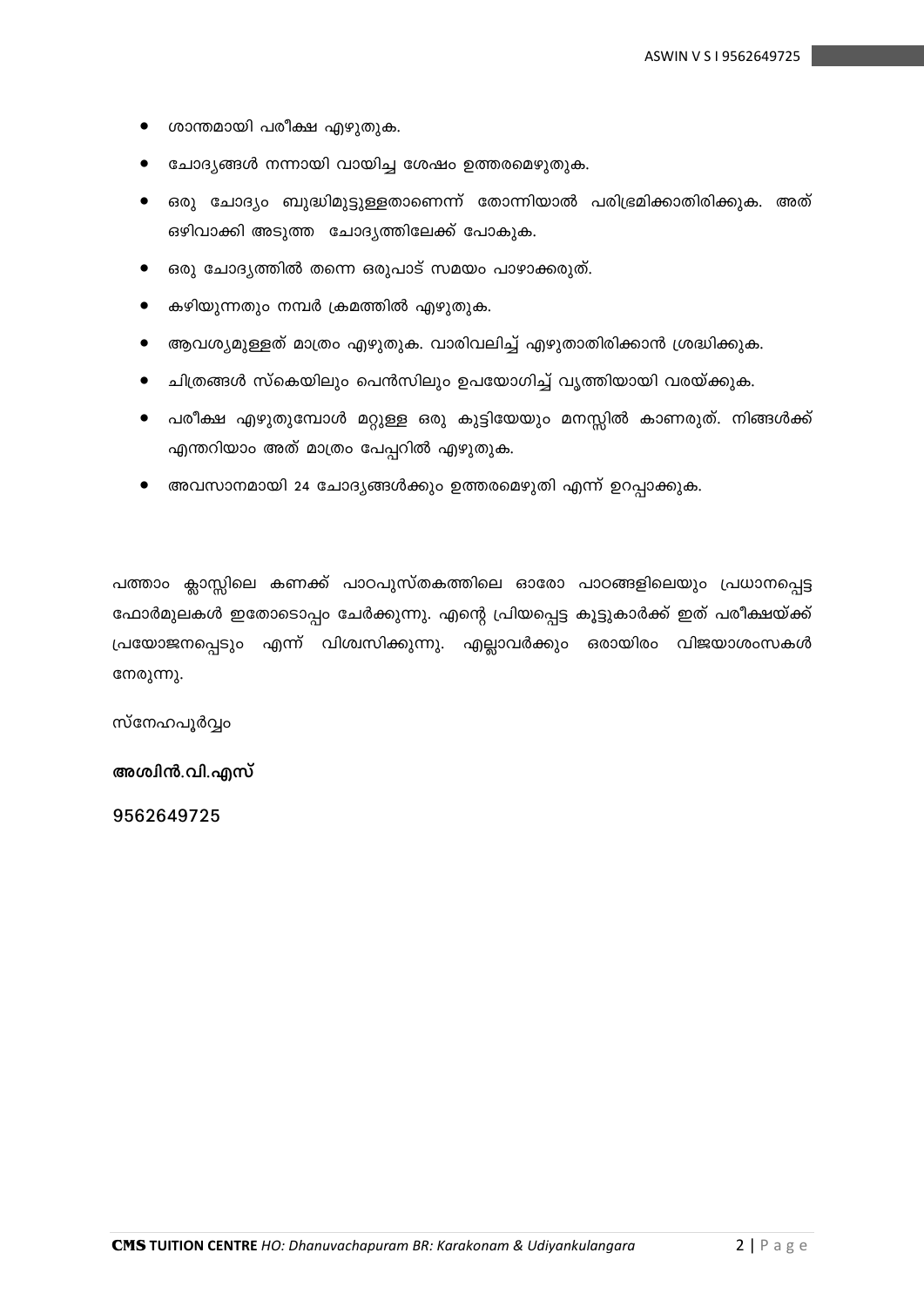#### SSLC/HIGHER SECONDARY ANNUAL EXAMINATION, MARCH 2022

#### **Maximum: 80 Scores**

#### പാർട്ട് I

A. 1 മുതൽ 6 വരെയുള്ള ചോദ്യങ്ങളിൽ ഏതെങ്കിലും 4 എണ്ണത്തിന് ഉത്തര മെഴുതുക. (1 സ്കോർ വീതം)  $(4 \times 1 = 4)$  $\mathbf{1}$ .  $\mathcal{L}$  $\overline{3}$ .  $4.$ 5. 6. B. 7 മുതൽ 10 വരെയുള്ള എല്ലാ ചോദ്യങ്ങൾക്കും ഉത്തരമെഴുതുക. (1 സ്കോർ  $(4 \times 1 = 4)$ വീതം) 7. 8. 9. 10. പാർട്ട് II A. 11 മുതൽ 15 വരെയുള്ള ചോദ്യങ്ങളിൽ ഏതെങ്കിലും 3 എണ്ണത്തിന് ഉത്തര മെഴുതുക. (2 സ്കോർ വീതം)  $(3 x 2=6)$ 11. 12. 13. 14. 15. B. 16 മുതൽ 18 വരെയുള്ള ചോദ്യങ്ങളിൽ ഏതെങ്കിലും 2 എണ്ണത്തിന് ഉത്തര മെഴുതുക. (2 സ്കോർ വീതം)  $(2 x 2 = 4)$ 16. 17. 18.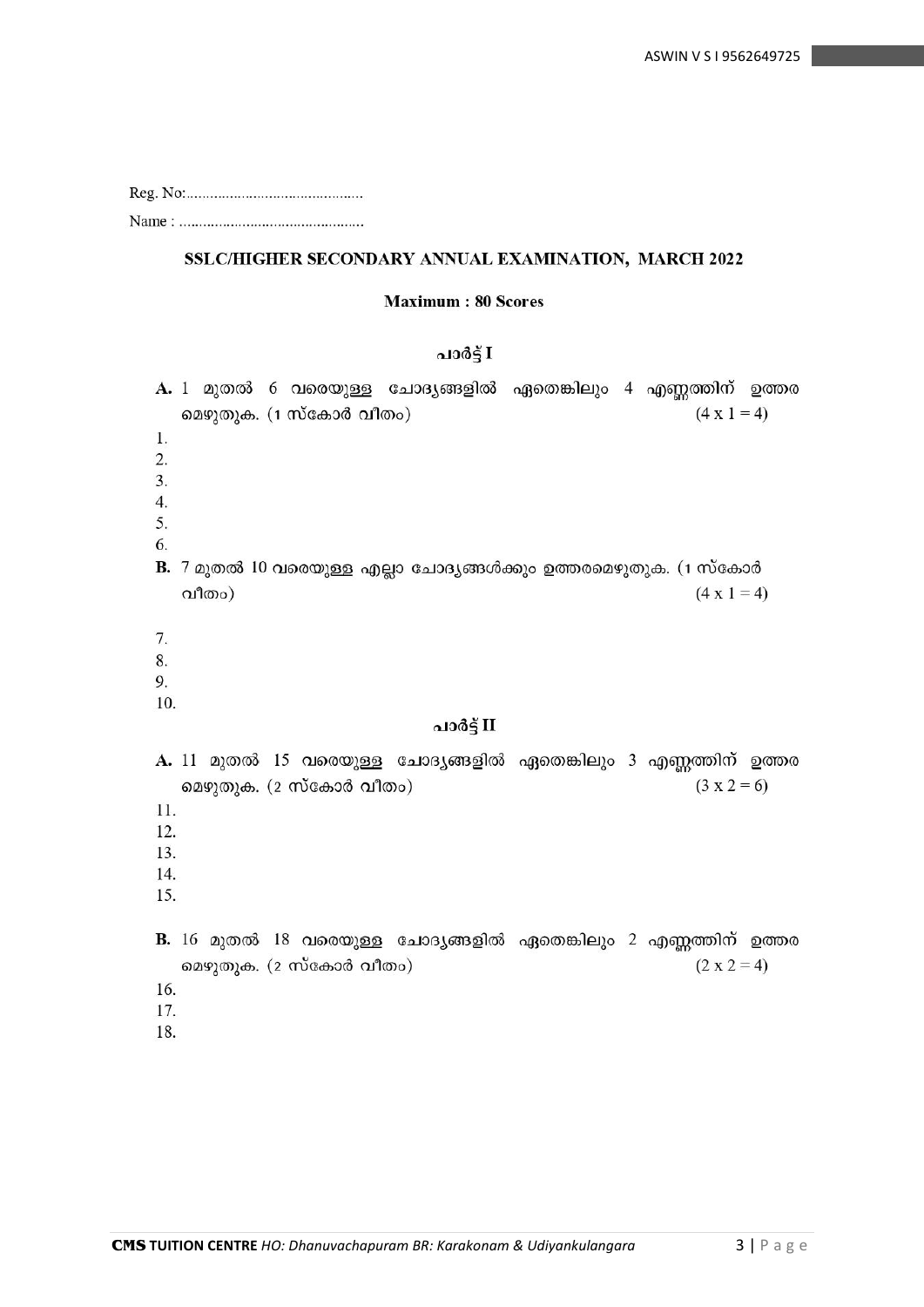പാർട്ട് III

A. 19 മുതൽ 23 വരെയുള്ള ചോദ്യങ്ങളിൽ ഏതെങ്കിലും 3 എണ്ണത്തിന് ഉത്തര മെഴുതുക. (4 സ്കോർ വീതം)  $(3 \times 4 = 12)$ 19. 20. 21. 22. 23. B. 24 മുതൽ 25 വരെയുള്ള ചോദ്യങ്ങളിൽ ഏതെങ്കിലും 1 എണ്ണത്തിന് ഉത്തര മെഴുതുക. (4 സ്കോർ)  $(4 \times 1 = 4)$ 24. 25. പാർട്ട് IV A. 26 മുതൽ 29 വരെയുള്ള ചോദ്യങ്ങളിൽ ഏതെങ്കിലും 3 എണ്ണത്തിന് ഉത്തര  $(3 \times 6 = 18)$ മെഴുതുക. (6 സ്കോർ വീതം) 26. 27. 28. 29. B. 30 മുതൽ 32 വരെയുള്ള ചോദ്യങ്ങളിൽ ഏതെങ്കിലും 2 എണ്ണത്തിന് ഉത്തര മെഴുതുക. (6 സ്കോർ വീതം)  $(2 \times 6 = 12)$ 30. 31. 32. പാർട്ട് $\bf{V}$ A. 33 മുതൽ 35 വരെയുള്ള ചോദ്യങ്ങളിൽ ഏതെങ്കിലും 2 എണ്ണത്തിന് ഉത്തര  $(2 \times 8 = 16)$ മെഴുതുക. (8 സ്കോർ വീതം) 33. 34.

35.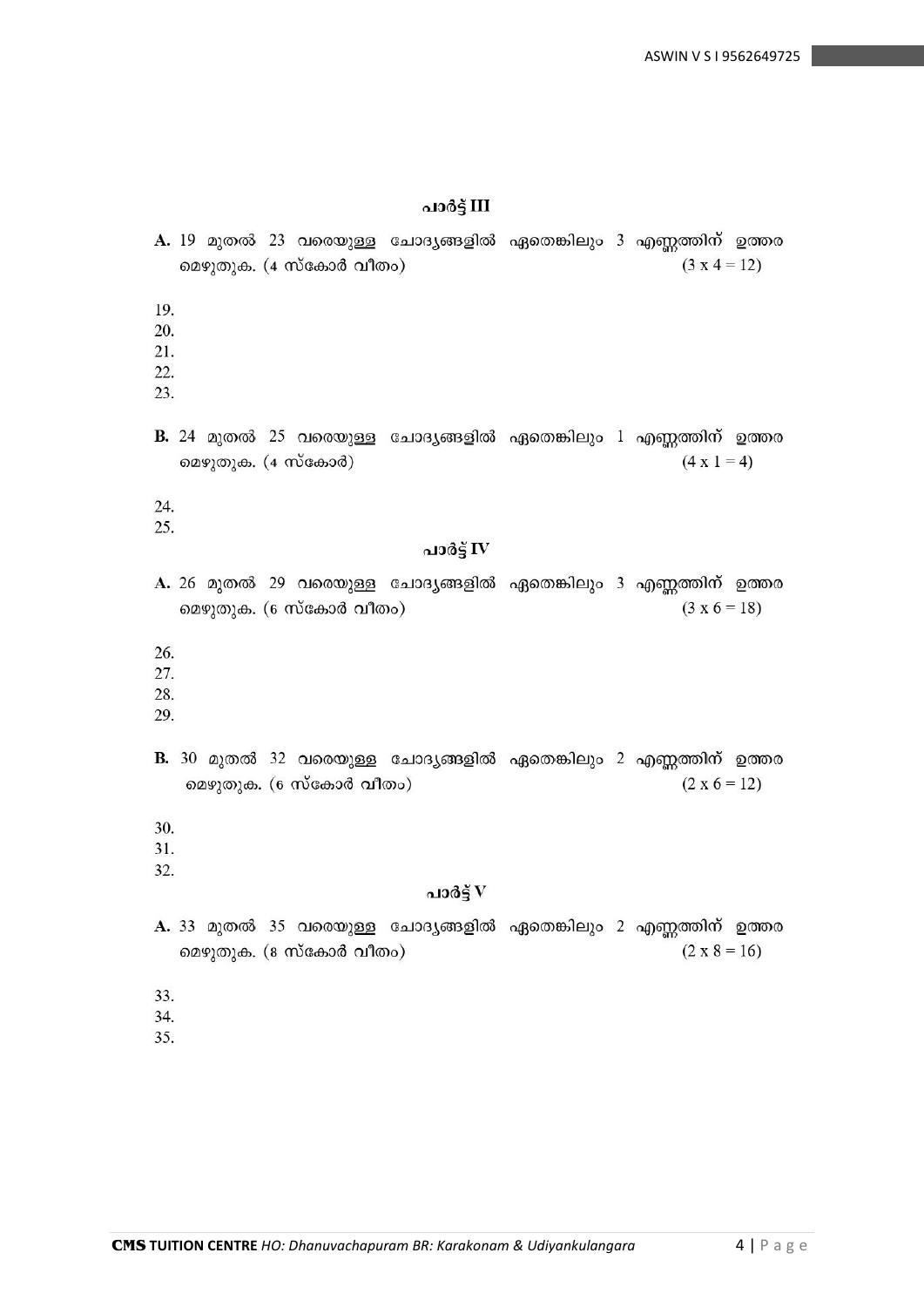## **1. ARITHMETIC SEQUENCES**

- Arithmetic sequence: A sequence got by starting with any number and adding fixed number repeatedly.
- Common difference (d): same number on subtracting from any term immediately preceding it.  $d = X_2 - X_1$
- The m<sup>th</sup> term of an arithmetic sequence is  $X_m$  and  $n<sup>th</sup>$  term is  $X_n$  then

Common Difference, 
$$
d = \frac{Term\ Difference}{Position\ Difference} = \frac{Xn - Xm}{n - m}
$$

• A,B,C are three consecutive terms of an arithmetic sequence, Then

$$
Midble term, B = \frac{A+C}{2}
$$

• Nth term of an Arithmetic Sequence/ Algebraic Form of an Arithmetic Sequence

$$
Xn = dn + (f - d)
$$

• Sum of first *n* natural numbers

$$
1 + 2 + 3 + \dots + n = \frac{n(n+1)}{2}
$$

• Sum of first *n* even numbers

$$
2 + 4 + 6 + \dots + 2n = n(n + 1)
$$

• Sum of first *n* odd numbers

$$
1 + 3 + 5 + \dots + 2n - 1 = n^2
$$

• Sum of first *n* terms of an Arithmetic Sequence

$$
X1 + X2 + \dots + Xn = \frac{n}{2} [X1 + Xn]
$$

•  $X1$  Position of last Number in N<sup>th</sup> line =  $n(n+1)$  $\overline{\mathbf{c}}$  $X2$   $X3$  Number of terms in N<sup>th</sup> line = N X4 X5 X6 Last term in N<sup>th</sup> Line =  $d\left[\frac{n(n+1)}{2}\right]$  $\frac{(n+1)}{2}$  + (x1 – d) ……………………. First Term in Nth Line = **Last term in Nth Line – (N-1)d** ……………………………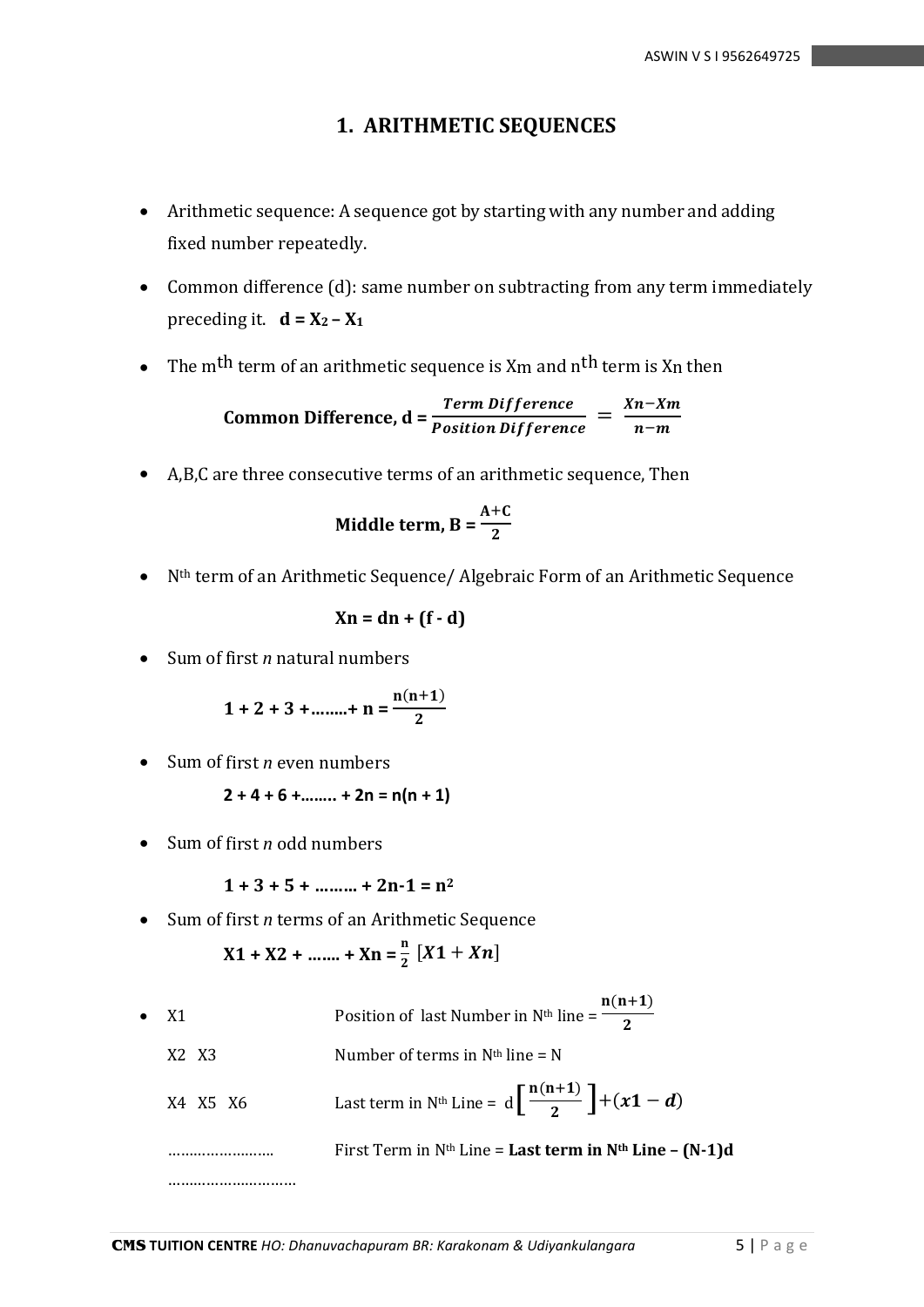• X1 Position of last Number in  $N<sup>th</sup>$  line =  $N<sup>2</sup>$  $X2$   $X3$   $X4$  Number of terms in N<sup>th</sup> line = 2N-1  $X5$  X6 X7 X8 X9 Last term in N<sup>th</sup> Line = dN<sup>2</sup> + (X1-d) …………………………… First Term in Nth Line = **Last term in Nth Line – (N-1)d** …………………………….

- Algebraic expression of an Arithmetic Sequence is **An+B**
	- $\triangleright$  Common difference, d = A
	- $\triangleright$  First term = A + B
- Algebraic expression of Sum of an Arithmetic Sequence is **An<sup>2</sup> + Bn**
	- $\geq$  Common difference, d = 2A
	- $\triangleright$  First term = A + B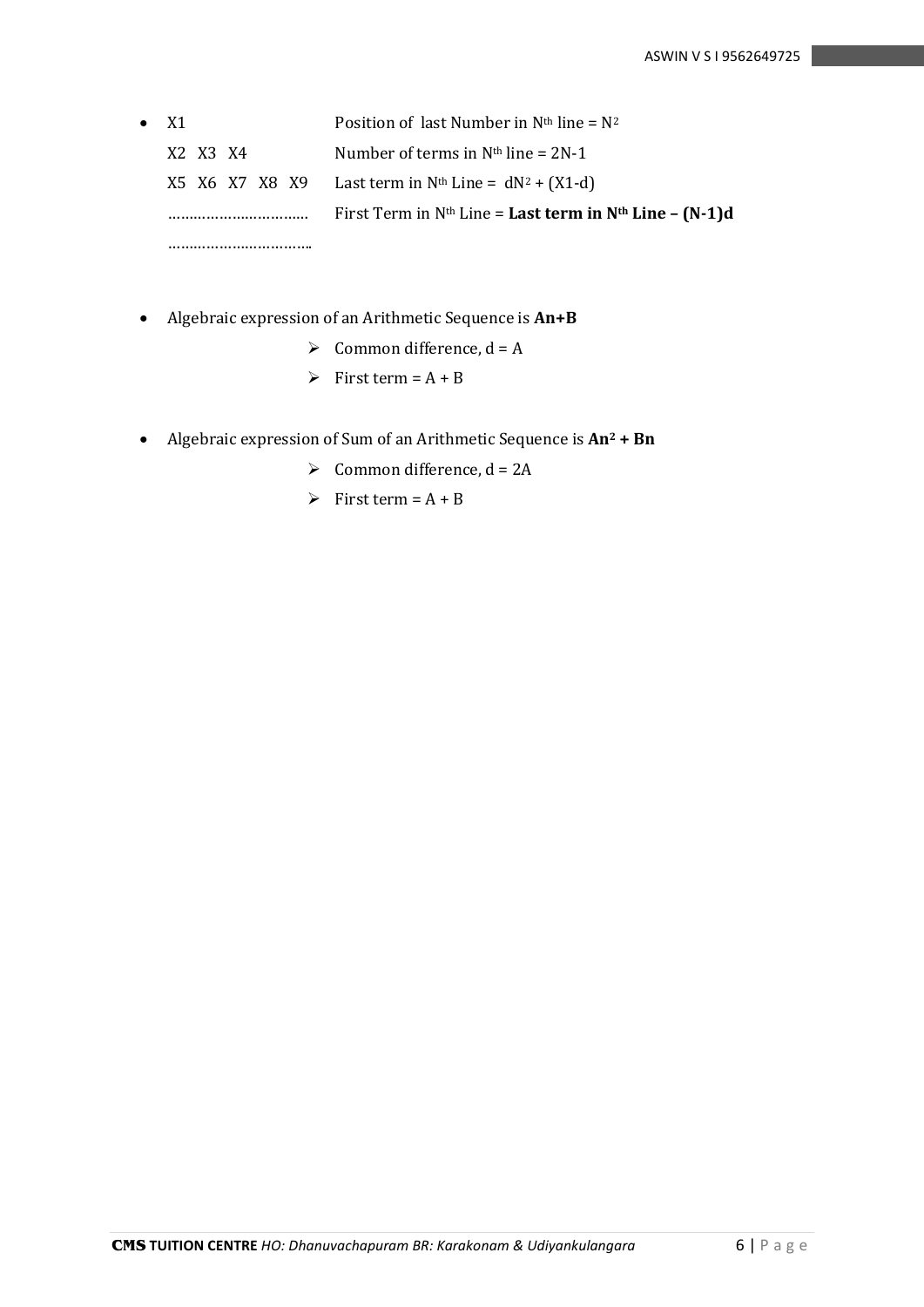# **2. CIRCLES**



Angle on semicircle is 90<sup>0</sup>

All angles on same side are equal.

Angle on the major segment is half the central angle of the chord.



Angle on minor segment is half the central angle of the chord subtracted from 180<sup>0.</sup>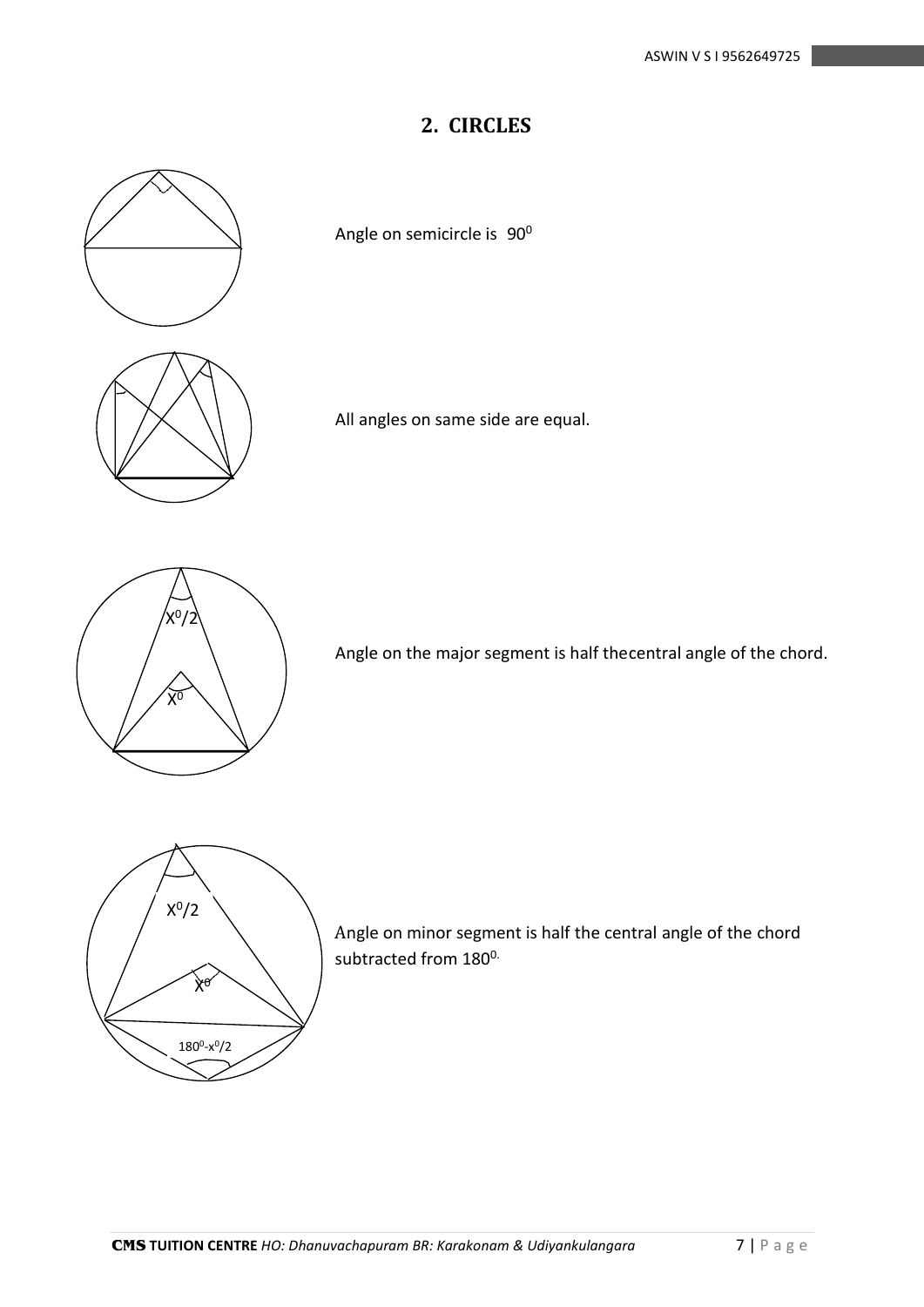

<sup>0</sup> A circle passes through the four vertices of aquadrilateral is called **Cyclic Quadrilateral**. Opposite angles of a cyclic quadrilateral are supplementary.



**AP x PB = PC x PD**



## **PA x PB = PC x PD**



**PA X PB = PC<sup>2</sup>**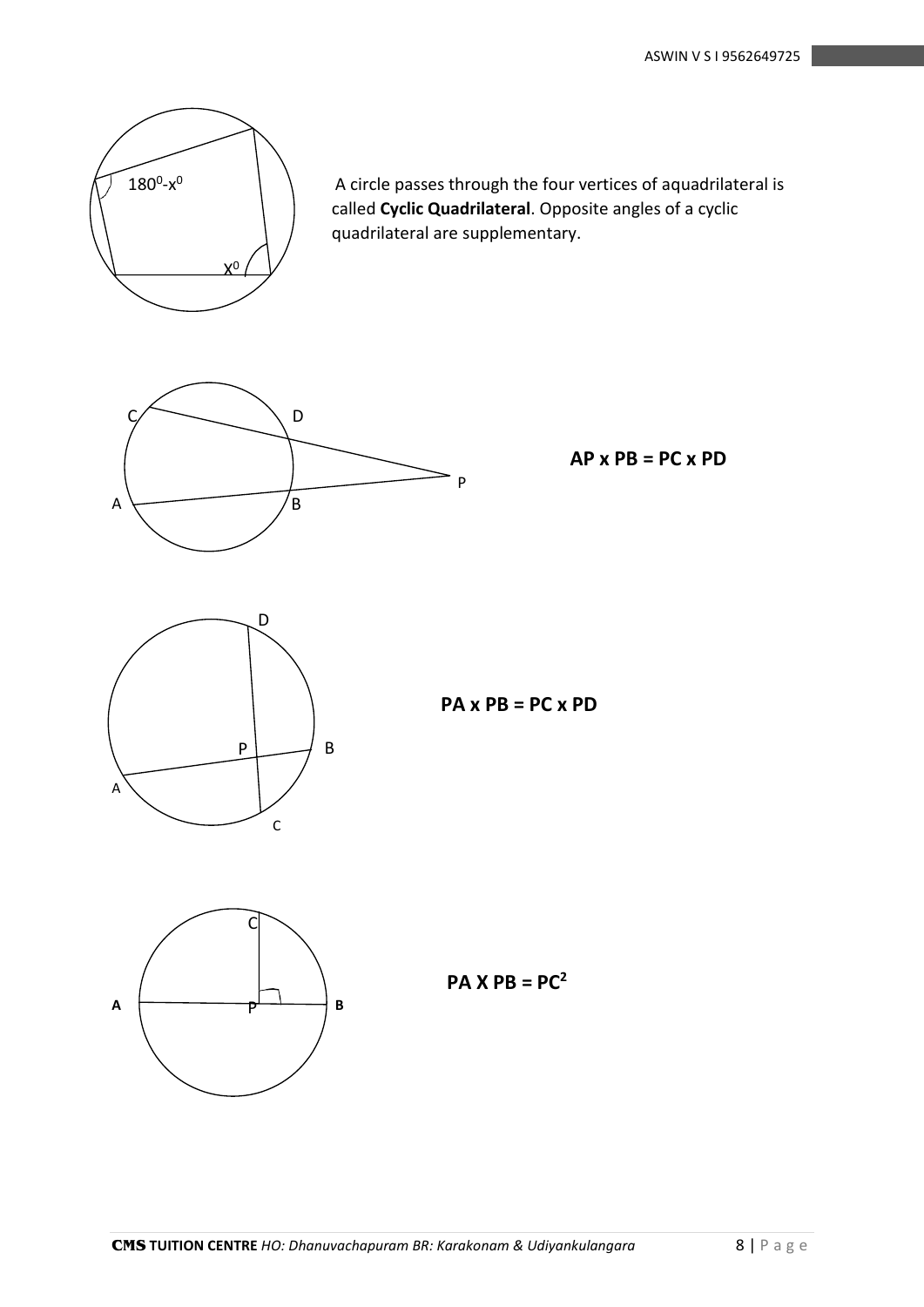### **3. MATHEMATICS OF CHANCE**

- **Probability** =  $\frac{No. \ of \ favourable \ outcomes}{Total \ no. \ of \ outcomes}$
- Sum of Probability =  $1$
- **Geometrical Probability:**

**Step 1:** Identify the shapes of shaded part and total figure

**Step 2:** Identify the measures that are equal in these two shapes and denote it

using single letter.

**Step 3:** Find the area of shaded region and area of total shape using that measure.

**Step 4: Probability of shaded region =**  Total area of shape

• **Probability of Pairs:**

Total No. of Pairs = No. of elements in A **X** No. of elements in B

**Probability =**  $\frac{No. \ of \ favourable \ pairs}{Total \ no. \ of \ pairs}$ 

## **4. SECOND DEGREE EQUATIONS**

- Take the unknown value as X
- Common Format :  $ax^2 + bx + c = 0$

• 
$$
x = \frac{-b \pm \sqrt{b^2 - 4ac}}{2a}
$$

Here,

If  $b^2 - 4ac > 0$ , x has Two solutions.

If  $b^2 - 4ac = 0$ , x has One solution.

If  $b^2 - 4ac < 0$ , x has no solution.

- $(a + b)^2 = a^2 + 2ab + b^2$
- $(a b)^2 = a^2 2ab + b^2$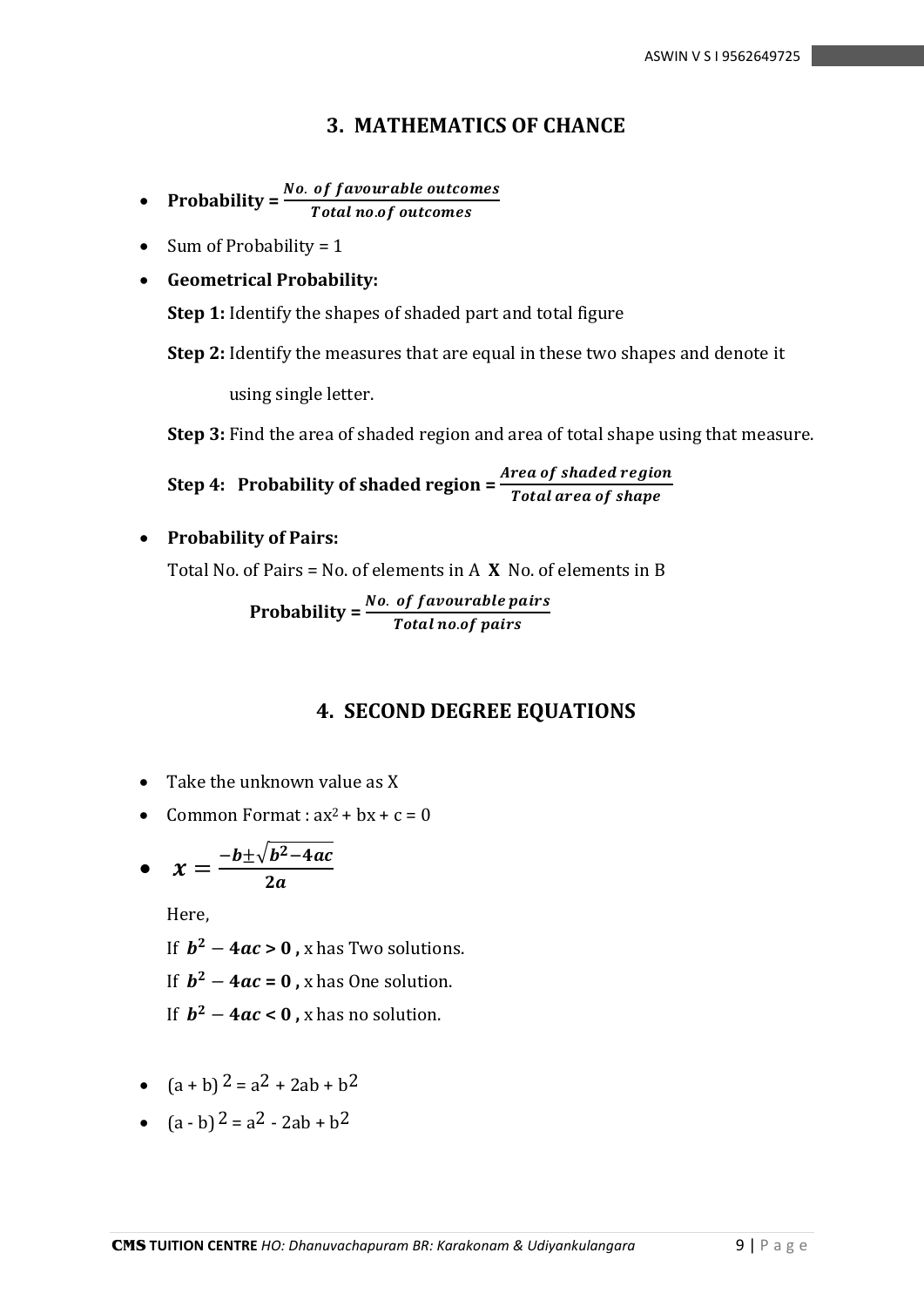### **5. TRIGONOMETRY**

- If the angles of a triangle are  $30^{\circ}$ ,  $60^{\circ}$ ,  $90^{\circ}$ , then the sides are in the ratio  $1:\sqrt{3}:2$
- If the angles of a triangle are  $45^{\circ}$ ,  $45^{\circ}$ ,  $90^{\circ}$ , then the sides are in the ratio  $1:1:\sqrt{2}$



*Adjacent side*

| <b>Opposite Side</b><br>Tan $X^0 = \frac{V}{V}P^2$ |
|----------------------------------------------------|

| Opposite side                                                                                                                                                                        | $\mathsf{X}^0$<br>Adjacent side | Hypotenuse           |                      | <i><b>Hypotenuse</b></i><br>Cos $X^0 = \frac{Adjascent \,Side}{Hypotenuse}$<br>Tan $X^0 = \frac{Opposite \, Side}{Adjascent \,Side}$ |              |
|--------------------------------------------------------------------------------------------------------------------------------------------------------------------------------------|---------------------------------|----------------------|----------------------|--------------------------------------------------------------------------------------------------------------------------------------|--------------|
|                                                                                                                                                                                      | 0 <sup>0</sup>                  | 30 <sup>0</sup>      | 45 <sup>0</sup>      | 60 <sup>0</sup>                                                                                                                      | $90^0$       |
| Sin                                                                                                                                                                                  | $\mathbf 0$                     | $\frac{1}{2}$        | $\frac{1}{\sqrt{2}}$ | $\frac{\sqrt{3}}{2}$                                                                                                                 | $\mathbf{1}$ |
| Cos                                                                                                                                                                                  | $\mathbf 1$                     | $\frac{\sqrt{3}}{2}$ | $\frac{1}{\sqrt{2}}$ | $\frac{1}{2}$                                                                                                                        | $\mathbf 0$  |
| Tan                                                                                                                                                                                  | $\mathbf 0$                     | $\frac{1}{\sqrt{3}}$ | $\mathbf 1$          | $\sqrt{3}$                                                                                                                           |              |
| In a Circle with radius 'r' and central angle C <sup>0</sup><br>Length of chord = $2r \sin \frac{c}{2}$                                                                              |                                 |                      |                      |                                                                                                                                      |              |
| Angle of elevation: Angle between straight view and rise view.<br>Angle of depression: Angle between straight view and lower view.<br>To find the height and distance use Tan ratio. |                                 |                      |                      |                                                                                                                                      |              |

Length of chord = 
$$
2r \sin \frac{c}{2}
$$

- **Angle of elevation:** Angle between straight view and rise view.
- **Angle of depression:** Angle between straight view and lower view.
-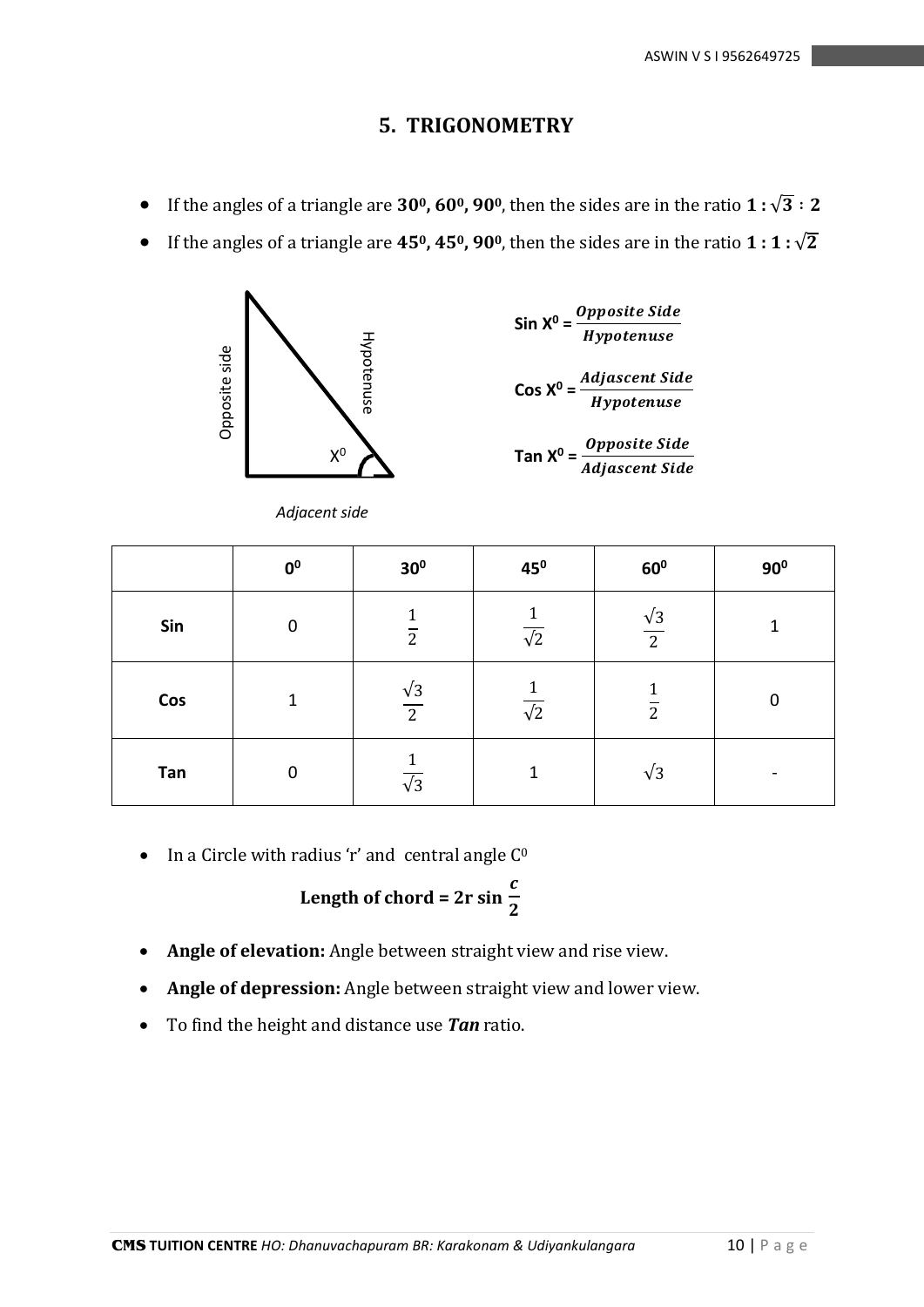

# **6. COORDINATES**

- Horizontal real line is named as x-axis and vertical real line is named as y-axis.
- Coordinates of a point in the form of (x, y).
- *(x1 ,y1)* and *(x2 ,y2)* are the coordinates of two points A and B respectively. The distance between AB is

$$
AB = \sqrt{(x1 - x2)^2 + (y1 - y2)^2}
$$

• Distance between a point *(x, y)* and origin (0, 0) is

$$
OA = \sqrt{x^2 + y^2}
$$

• If three points A, B and C are on the same line (collinear) then

$$
AB + BC = AC
$$

• If AB, AC and BC are the three sides of a right triangle then

 $AB^2 + AC^2 = BC^2$  (Pythagoras theorem)

• If *(x1,y1)* **and** *(x2,y2)* are the coordinates of opposite vertices of rectangle then *(x2,y1)* **and** *(x1,y2)* are the coordinates of other vertices.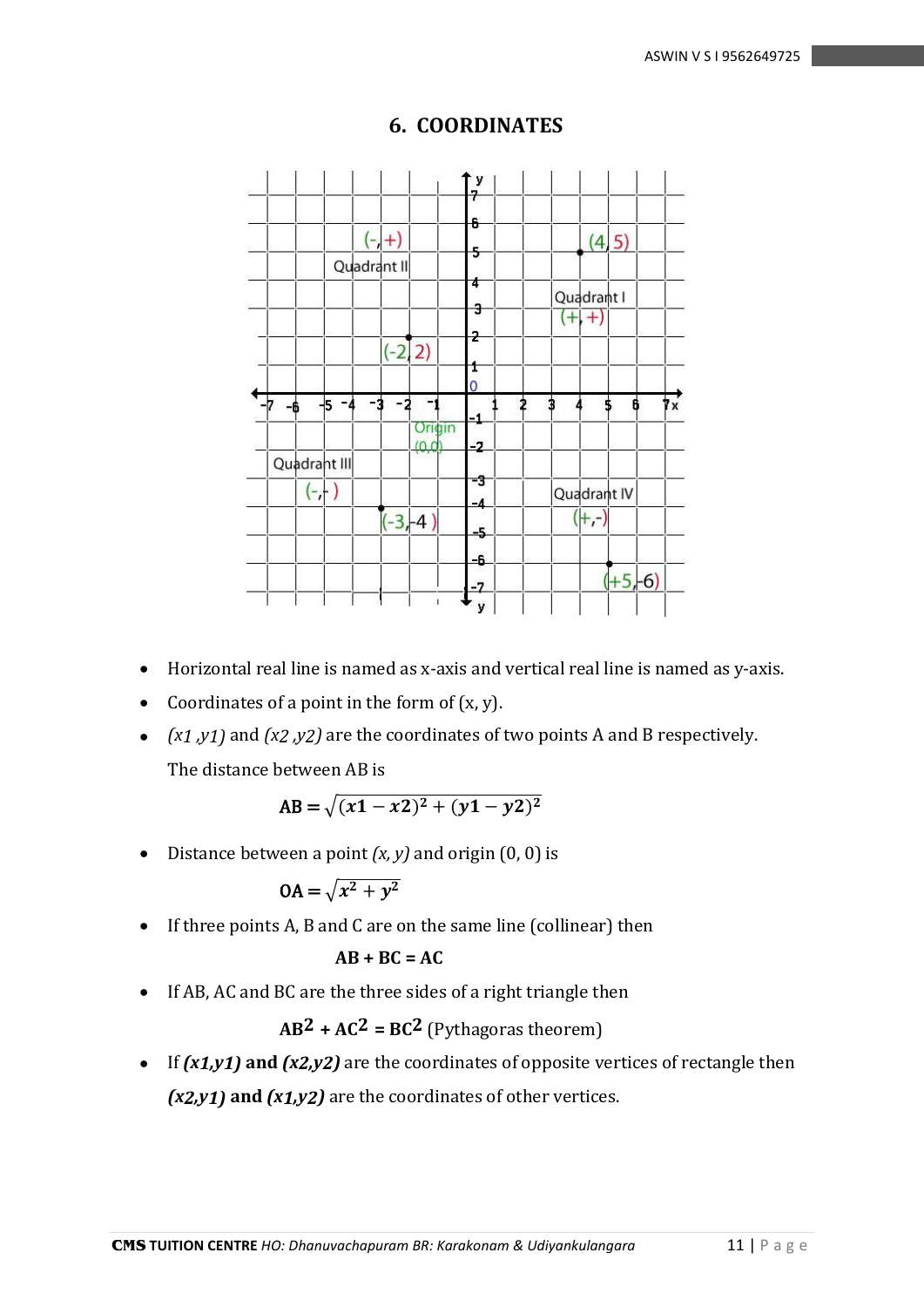## **7. TANGENTS**





From an external point two tangents can be drawn.

They have same length.

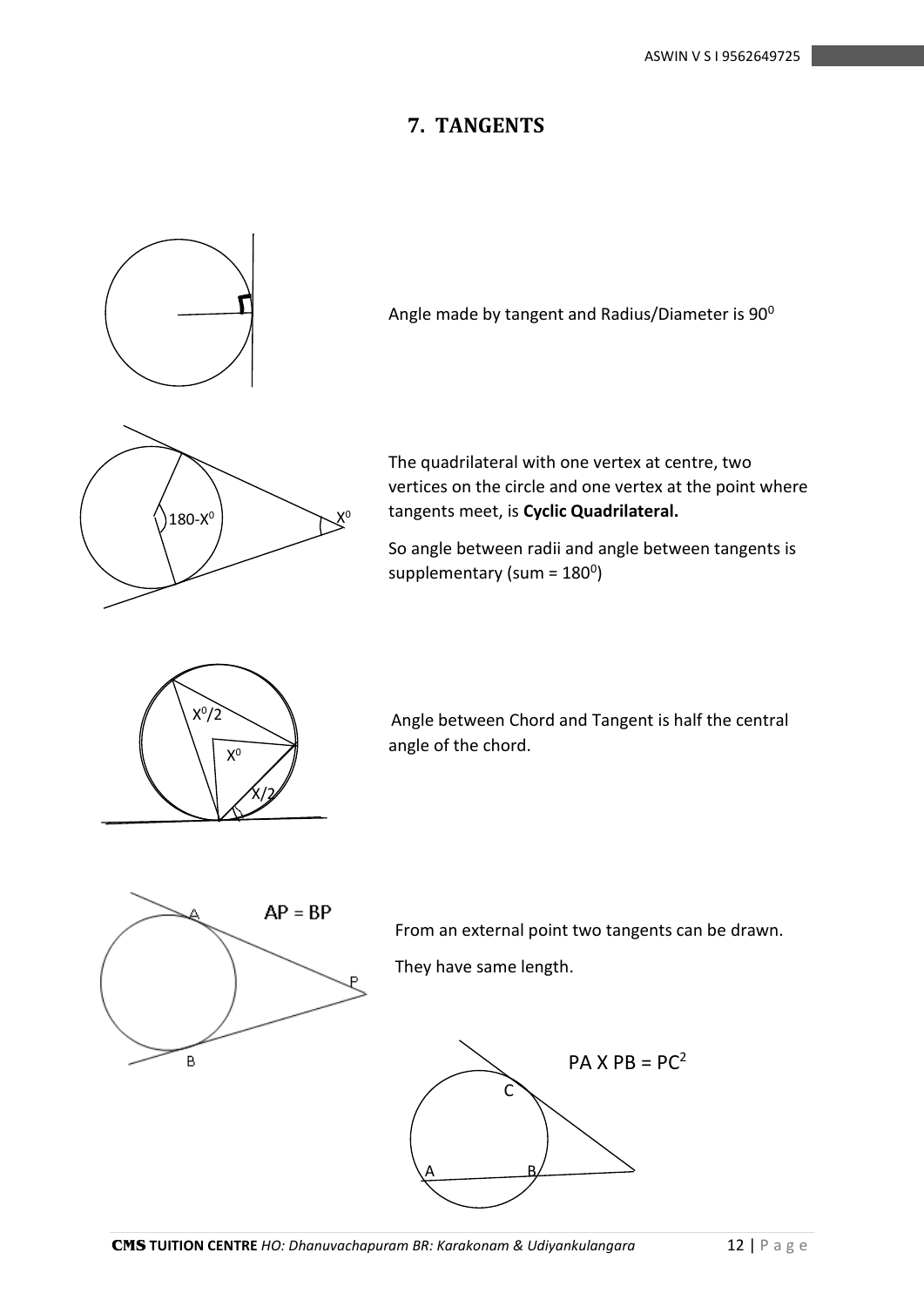

Half the perimeter of triangle, 
$$
S = \frac{a+b+c}{2}
$$
  
Radius of the incircle of a triangle,  $R = \frac{A}{S}$ 

Area of triangle = 
$$
\mathbf{A} = \sqrt{s(s-a)(s-b)(s-c)}
$$

# **8. SOLIDS**

| 1. SQUARE PYRAMID                                                                                          | 2. CONE                                                                                                                                                        | 3. CYLINDER                                                                 |  |
|------------------------------------------------------------------------------------------------------------|----------------------------------------------------------------------------------------------------------------------------------------------------------------|-----------------------------------------------------------------------------|--|
| $\bullet$ LSA = 2al<br>• TSA = $a^2 + 2al$<br>• VOLUME = $\frac{1}{3}a^2h$                                 | • $CSA = \pi r l$<br>• $TSA = \pi r^2 + \pi r l$<br>• VOLUME = $\frac{1}{3} \pi r^2 h$                                                                         | • $CSA = 2\pi rh$<br>• $TSA = 2\pi r^2 + 2\pi rh$<br>• VOLUME $= \pi r^2 h$ |  |
| Slant height-<br>- Perpendicular<br>height<br>Base<br>• $l = \sqrt{e^2 - (\frac{a}{2})^2}$<br>$h =  l^2 -$ | Radius of sector, $R = l$ (slant height)<br>$\bullet$<br>• $l = \sqrt{h^2 + r^2}$<br>Base Radius of cone, $\mathbf{r} = \frac{x}{360}$ . <b>R</b><br>$\bullet$ | h                                                                           |  |

| 4. SPHERE                     | 5. HEMISPHERE                 |
|-------------------------------|-------------------------------|
|                               |                               |
| <b>TSA</b><br>$=4\pi r^2$     | CSA<br>$=2\pi r^2$            |
| VOLUME = $\frac{4}{3} \pi r3$ | $=3\pi r^2$<br><b>TSA</b>     |
|                               | VOLUME = $\frac{2}{3} \pi r3$ |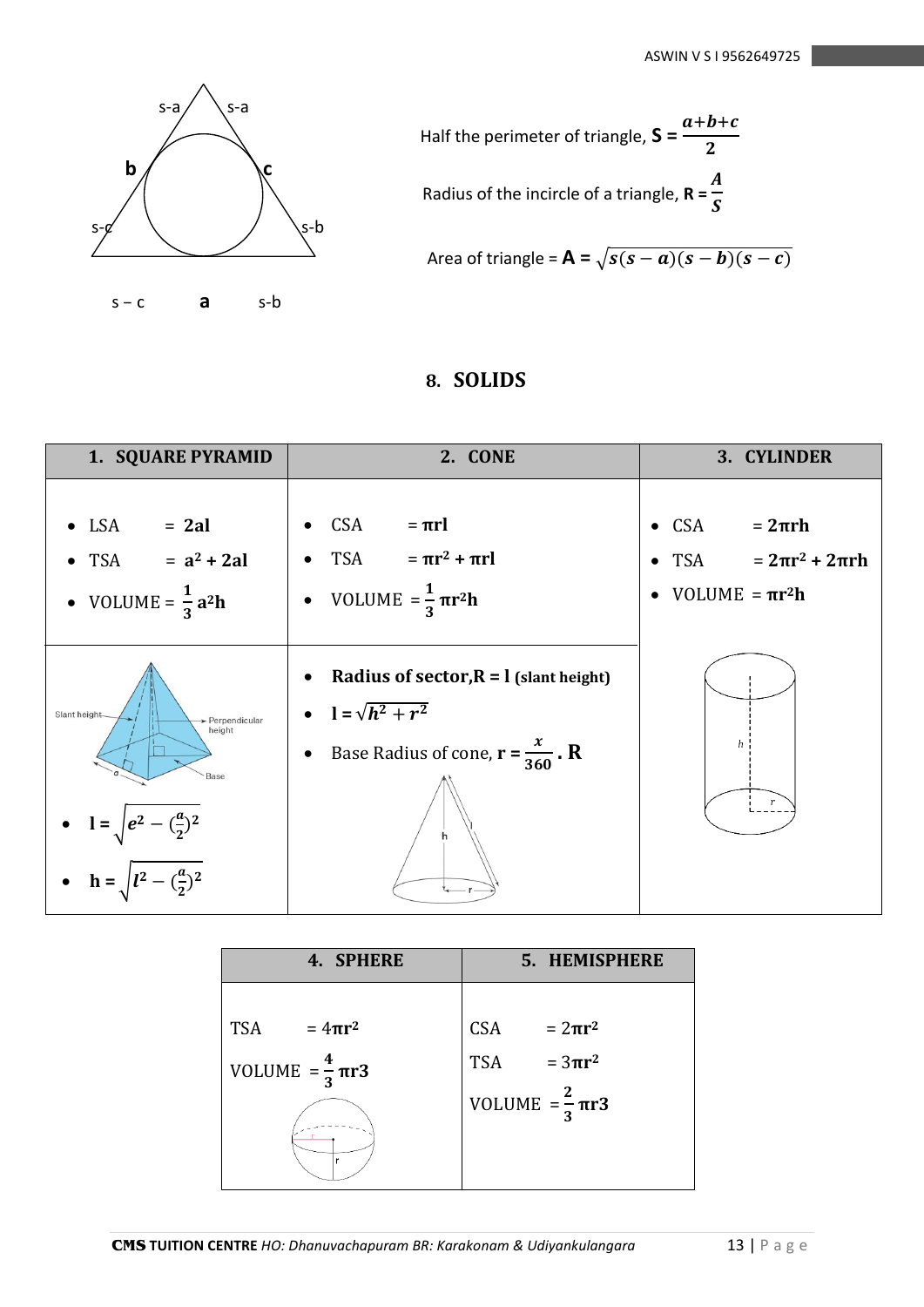### **9. GEOMETRY AND ALGEBRA**



• **Midpoint of line joining (x1,y1) and (x2,y2)**

$$
\left(\frac{x^{1+x^2}}{2},\frac{y^{1+y^2}}{2}\right)
$$

• The line joining two points **(x1, y1)** and **(x2,y2)** is divide in the ratio **m:n** at point P the coordinates of P is

$$
\left(\frac{m.x2+n.x1}{m+n}\right),\frac{m.y2+n.y1}{m+n}\right)
$$

or

$$
x = x_1 + \frac{m}{m+n} (x_2 - x_1)
$$
 and  $y = y_1 + \frac{m}{m+n} (y_2 - y_1)$ 

• Slope of line joining  $(x_1,y_1)$  and  $(x_2,y_2)$ 

Slope, m = 
$$
\frac{y2 - y1}{x2 - x1}
$$

• Equation of line joining  $(x_1, y_1)$  and  $(x_2, y_2)$ 

$$
\frac{y-y1}{x-x1} = \frac{y2-y1}{x2-x1}
$$

• **Equation of circle with centre (a,b) and radius 'r'**

$$
(x-a)^2 + (y-b)^2 = r^2
$$

• Coordinates of the centroid of a triangle with vertices  $(x_1, y_1)$ ,  $(x_2, y_2)$ ,  $(x_3, y_3)$  is

$$
\left(\frac{x1+x2+x3}{3}, \frac{y1+y2+y3}{3}\right)
$$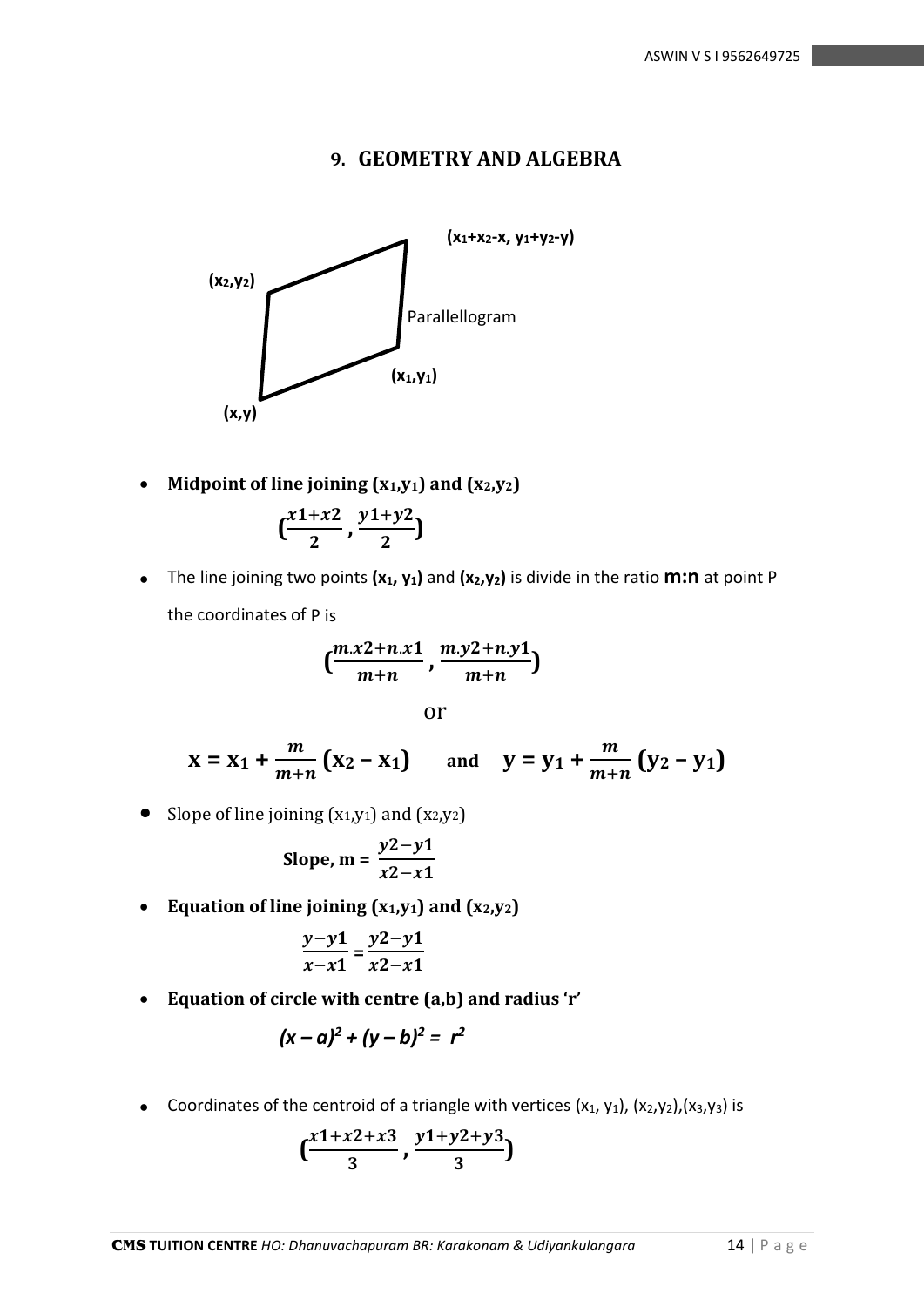• If  $(x_1, y_1)$ ,  $(x_2, y_2)$ ,  $(x_3, y_3)$  are three points on a line then x-coordinates and y-coordinates are in arithmetic sequence.



#### **10.POLYNOMIALS**

- If a polynomial,  $P(x) = ax^2 + bx + c$ , is given and we have to write it as the **product of two first degree polynomial**, then solve the polynomial using second degree equation method and if we get  $x = m$  and  $x = n$ , then  $(x-m)$  and  $(x-n)$  are the factors
- P(x) is any polynomial and (x a) is a first degree polynomial**,** Take x = a
	- 1. If  $P(a) = 0$  then  $(x a)$  is a factor of  $P(x)$
	- 2. If  $P(a) \neq 0$  then  $(x a)$  is not a factor of  $P(x)$
	- 3. If  $P(a) = b$  then b is reminder and it is to be subtracted from  $P(x)$
- If  $X^2 a^2$  is factor of  $p(x)$  then  $(x + a)$  and  $(x a)$  are factors of  $p(x)$